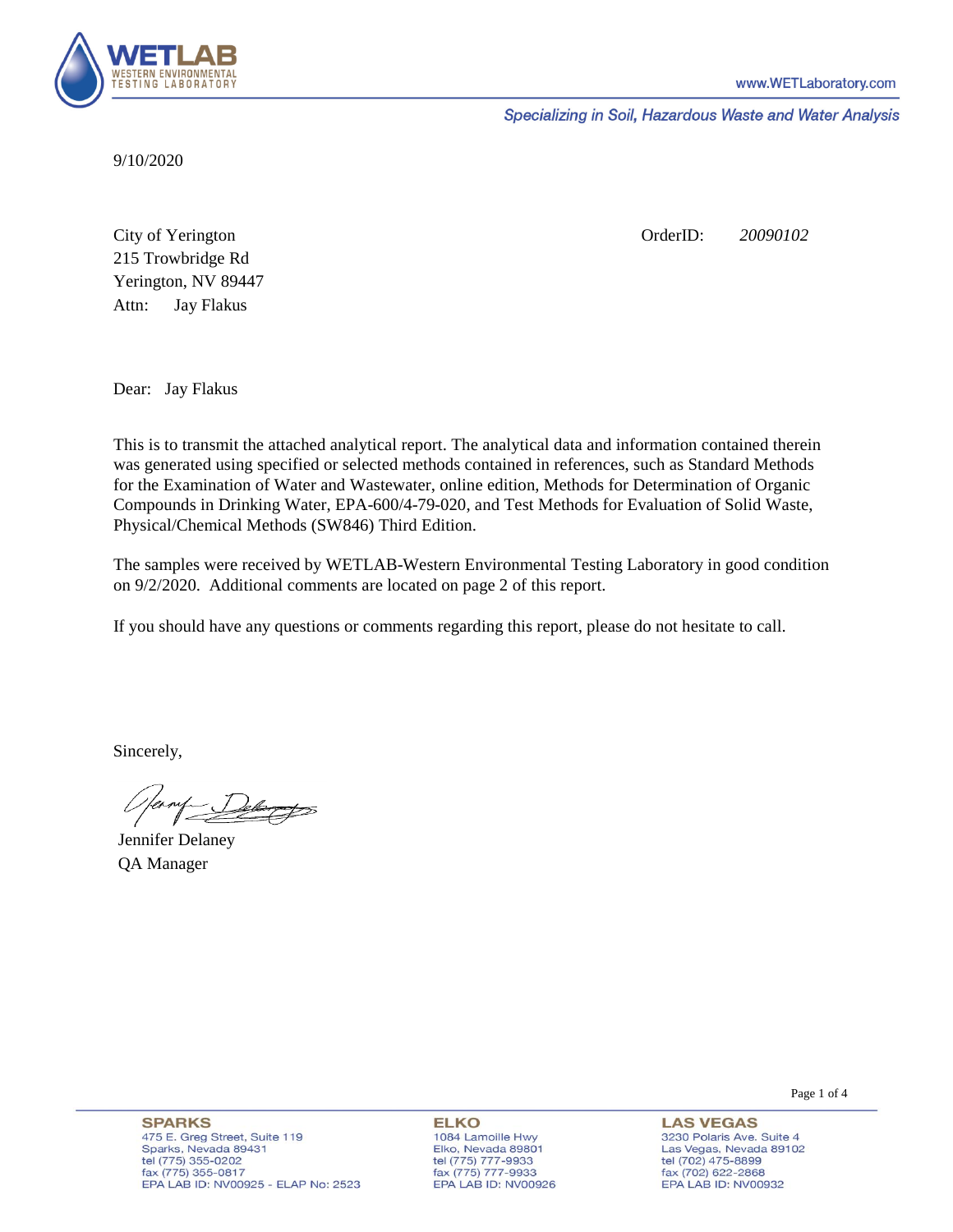### *City of Yerington - 20090102*

### **Specific Report Comments**

None

| <b>Report Legend</b> |                          |                                                                                                                                                                                                                           |
|----------------------|--------------------------|---------------------------------------------------------------------------------------------------------------------------------------------------------------------------------------------------------------------------|
| B                    |                          | -- Blank contamination; Analyte detected above the method reporting limit in an associated blank                                                                                                                          |
| D                    |                          | -- Due to the sample matrix dilution was required in order to properly detect and report the analyte. The reporting limit has<br>been adjusted accordingly.                                                               |
| HT                   |                          | Sample analyzed beyond the accepted holding time                                                                                                                                                                          |
| J                    |                          | The reported value is between the laboratory method detection limit and the laboratory practical quantitation limit. The<br>reported result should be considered an estimate.                                             |
| K                    | $\overline{a}$           | The TPH Diesel Concentration reported here likely includes some heavier TPH Oil hydrocarbons reported in the TPH<br>Diesel range as per EPA 8015.                                                                         |
| L                    |                          | The TPH Oil Concentration reported here likely includes some lighter TPH Diesel hydrocarbons reported in the TPH Oil<br>range as per EPA 8015.                                                                            |
| M                    |                          | The matrix spike/matrix spike duplicate (MS/MSD) values for the analysis of this parameter were outside acceptance<br>criteria due to probable matrix interference. The reported result should be considered an estimate. |
| N                    | $\overline{\phantom{a}}$ | There was insufficient sample available to perform a spike and/or duplicate on this analytical batch.                                                                                                                     |
| NC                   |                          | Not calculated due to matrix interference                                                                                                                                                                                 |
| QD                   | -−                       | The sample duplicate or matrix spike duplicate analysis demonstrated sample imprecision. The reported result should be<br>considered an estimate.                                                                         |
| QL                   | --                       | The result for the laboratory control sample (LCS) was outside WETLAB acceptance criteria and reanalysis was not<br>possible. The reported data should be considered an estimate.                                         |
| S                    |                          | Surrogate recovery was outside of laboratory acceptance limits due to matrix interference. The associated blank and LCS<br>surrogate recovery was within acceptance limits                                                |
| SC                   |                          | Spike recovery not calculated. Sample concentration $>4X$ the spike amount; therefore, the spike could not be adequately<br>recovered                                                                                     |
| U                    |                          | The analyte was analyzed for, but was not detected above the level of the reported sample reporting/quantitation limit. The<br>reported result should be considered an estimate.                                          |
| $\sim$               |                          | $\mathbf{r}$ $\mathbf{r}$ $\alpha$                                                                                                                                                                                        |

#### **General Lab Comments**

Per method recommendation (section 4.4), Samples analyzed by methods EPA 300.0 and EPA 300.1 have been filtered prior to analysis.

The following is an interpretation of the results from EPA method 9223B:

A result of zero (0) indicates absence for both coliform and Escherichia coli meaning the water meets the microbiological requirements of the U.S. EPA Safe Drinking Water Act (SDWA). A result of one (1) for either test indicates presence and the water does not meet the SDWA requirements. Waters with positive tests should be disinfected by a certified water treatment operator and retested.

Per federal regulation the holding time for the following parameters in aqueous/water samples is 15 minutes: Residual Chlorine, pH, Dissolved Oxygen, Sulfite.

**ELKO** 1084 Lamoille Hwy Elko, Nevada 89801 tel (775) 777-9933<br>fax (775) 777-9933 EPA LAB ID: NV00926 Page 2 of 4

**LAS VEGAS** 3230 Polaris Ave. Suite 4 Las Vegas, Nevada 89102 tel (702) 475-8899<br>fax (702) 622-2868 EPA LAB ID: NV00932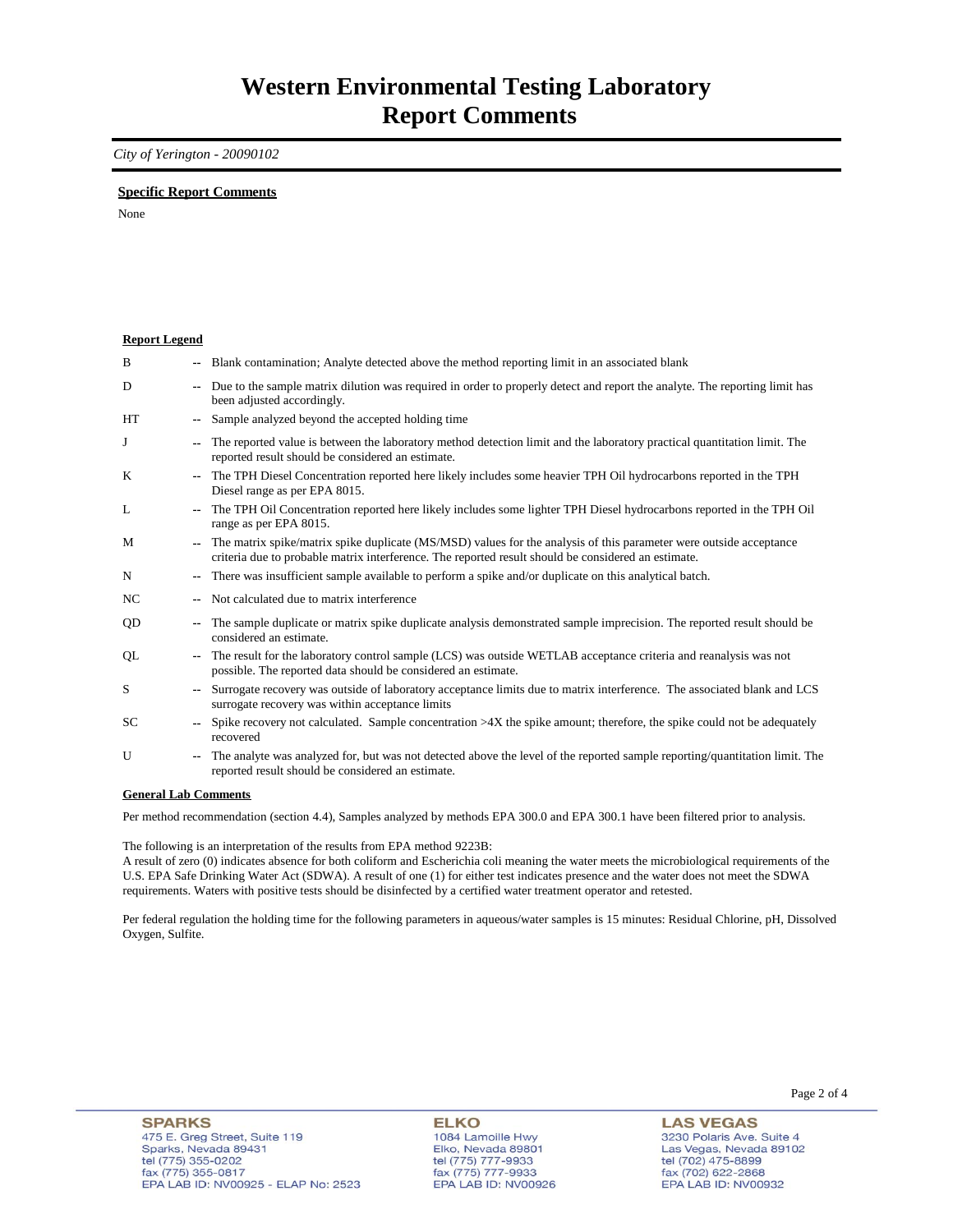# **Western Environmental Testing Laboratory Analytical Report**

| <b>City of Yerington</b>                                                                   |                      |                                 |                                                            |                                     |           | <b>Date Printed:</b>                     |                      | 9/10/2020       |         |  |  |
|--------------------------------------------------------------------------------------------|----------------------|---------------------------------|------------------------------------------------------------|-------------------------------------|-----------|------------------------------------------|----------------------|-----------------|---------|--|--|
| 215 Trowbridge Rd                                                                          |                      |                                 |                                                            |                                     |           |                                          | OrderID:<br>20090102 |                 |         |  |  |
| Yerington, NV 89447                                                                        |                      |                                 |                                                            |                                     |           |                                          |                      |                 |         |  |  |
| Jay Flakus<br>Attn:                                                                        |                      |                                 |                                                            |                                     |           |                                          |                      |                 |         |  |  |
| <b>Phone:</b> (775) 302-1155                                                               | <b>NoFax</b><br>Fax: |                                 |                                                            |                                     |           |                                          |                      |                 |         |  |  |
| PO\Project:                                                                                | LY-0255-C/OPEN       |                                 |                                                            |                                     |           |                                          |                      |                 |         |  |  |
|                                                                                            |                      |                                 |                                                            |                                     |           |                                          |                      |                 |         |  |  |
| <b>Customer Sample ID:</b>                                                                 | South Lyon Medical   |                                 |                                                            |                                     |           | <b>Collect Date/Time:</b> 9/2/2020 08:30 |                      |                 |         |  |  |
| <b>WETLAB Sample ID:</b>                                                                   | 20090102-001         | <b>Field Residual Chlorine:</b> |                                                            | $0.49$ mg/L                         |           | <b>Receive Date:</b> 9/2/2020 13:32      |                      |                 |         |  |  |
| Analyte                                                                                    | <b>Method</b>        | <b>Results</b>                  | <b>Units</b>                                               | DF                                  | <b>RL</b> | Analyzed                                 | <b>DW MCL</b>        | Pass/Fail LabID |         |  |  |
| <b>Microbiological Analyses</b>                                                            |                      |                                 |                                                            |                                     |           |                                          |                      |                 |         |  |  |
| <b>Total Coliform</b>                                                                      | SM 9223B (IDEXX 0    |                                 | $/100$ mL                                                  | $\mathbf{1}$                        |           | 9/2/2020                                 | $0/100$ mL           | Pass            | NV00925 |  |  |
| Escherichia Coli                                                                           | SM 9223B (IDEXX 0    |                                 | $/100$ mL                                                  | $\mathbf{1}$                        |           | 9/2/2020                                 | $0/100$ mL           | Pass            | NV00925 |  |  |
| <b>Customer Sample ID:</b>                                                                 | 4 Cherry Hills Dr.   |                                 |                                                            |                                     |           | <b>Collect Date/Time:</b> 9/2/2020 09:50 |                      |                 |         |  |  |
| <b>WETLAB Sample ID:</b>                                                                   | 20090102-002         | <b>Field Residual Chlorine:</b> |                                                            | $0.30$ mg/L                         |           | <b>Receive Date: 9/2/2020 13:32</b>      |                      |                 |         |  |  |
| Analyte                                                                                    | <b>Method</b>        | <b>Results</b>                  | <b>Units</b>                                               | DF                                  | RL        | Analyzed                                 | <b>DW MCL</b>        | Pass/Fail LabID |         |  |  |
| <b>Microbiological Analyses</b>                                                            |                      |                                 |                                                            |                                     |           |                                          |                      |                 |         |  |  |
| <b>Total Coliform</b>                                                                      | SM 9223B (IDEXX 0    |                                 | $/100$ mL                                                  | $\mathbf{1}$                        |           | 9/2/2020                                 | $0/100$ mL           | Pass            | NV00925 |  |  |
| Escherichia Coli                                                                           | SM 9223B (IDEXX 0    |                                 | $/100$ mL                                                  | $\mathbf{1}$                        |           | 9/2/2020                                 | $0/100$ mL           | Pass            | NV00925 |  |  |
| <b>Customer Sample ID:</b>                                                                 | 185 Sunset Hills Dr. |                                 |                                                            |                                     |           | <b>Collect Date/Time:</b> 9/2/2020 09:40 |                      |                 |         |  |  |
| <b>WETLAB Sample ID:</b><br>20090102-003<br><b>Field Residual Chlorine:</b><br>$0.47$ mg/L |                      |                                 |                                                            | <b>Receive Date: 9/2/2020 13:32</b> |           |                                          |                      |                 |         |  |  |
| Analyte                                                                                    | Method               | <b>Results</b>                  | <b>Units</b>                                               | DF                                  | RL        | Analyzed                                 | <b>DW MCL</b>        | Pass/Fail LabID |         |  |  |
| <b>Microbiological Analyses</b>                                                            |                      |                                 |                                                            |                                     |           |                                          |                      |                 |         |  |  |
| <b>Total Coliform</b>                                                                      | SM 9223B (IDEXX 0    |                                 | $/100$ mL                                                  | $\mathbf{1}$                        |           | 9/2/2020                                 | $0/100$ mL           | Pass            | NV00925 |  |  |
| Escherichia Coli                                                                           | SM 9223B (IDEXX 0    |                                 | $/100$ mL                                                  | $\mathbf{1}$                        |           | 9/2/2020                                 | $0/100$ mL           | Pass            | NV00925 |  |  |
| <b>Customer Sample ID:</b>                                                                 | 352 2nd Ave.         |                                 |                                                            |                                     |           | <b>Collect Date/Time:</b> 9/2/2020 08:55 |                      |                 |         |  |  |
| <b>WETLAB Sample ID:</b>                                                                   | 20090102-004         | <b>Field Residual Chlorine:</b> | $0.48 \text{ mg/L}$<br><b>Receive Date:</b> 9/2/2020 13:32 |                                     |           |                                          |                      |                 |         |  |  |
| Analyte                                                                                    | Method               | <b>Results</b>                  | <b>Units</b>                                               | DF                                  | RL        | <b>Analyzed</b>                          | <b>DW MCL</b>        | Pass/Fail LabID |         |  |  |
| <b>Microbiological Analyses</b>                                                            |                      |                                 |                                                            |                                     |           |                                          |                      |                 |         |  |  |
| <b>Total Coliform</b>                                                                      | SM 9223B (IDEXX 0    |                                 | $/100$ mL                                                  | $\mathbf{1}$                        |           | 9/2/2020                                 | $0/100$ mL           | Pass            | NV00925 |  |  |
| Escherichia Coli                                                                           | SM 9223B (IDEXX 0    |                                 | $/100$ mL                                                  | $\mathbf{1}$                        |           | 9/2/2020                                 | $0/100$ mL           | Pass            | NV00925 |  |  |

*DF=Dilution Factor, RL = Reporting Limit (minimum 3X the MDL), ND = Not Detected <RL or <MDL (if listed)* Page 3 of 4

**ELKO** 1084 Lamoille Hwy Elko, Nevada 89801<br>tel (775) 777-9933<br>fax (775) 777-9933 EPA LAB ID: NV00926 **LAS VEGAS** 3230 Polaris Ave. Suite 4 Las Vegas, Nevada 89102 tel (702) 475-8899<br>fax (702) 622-2868<br>EPA LAB ID: NV00932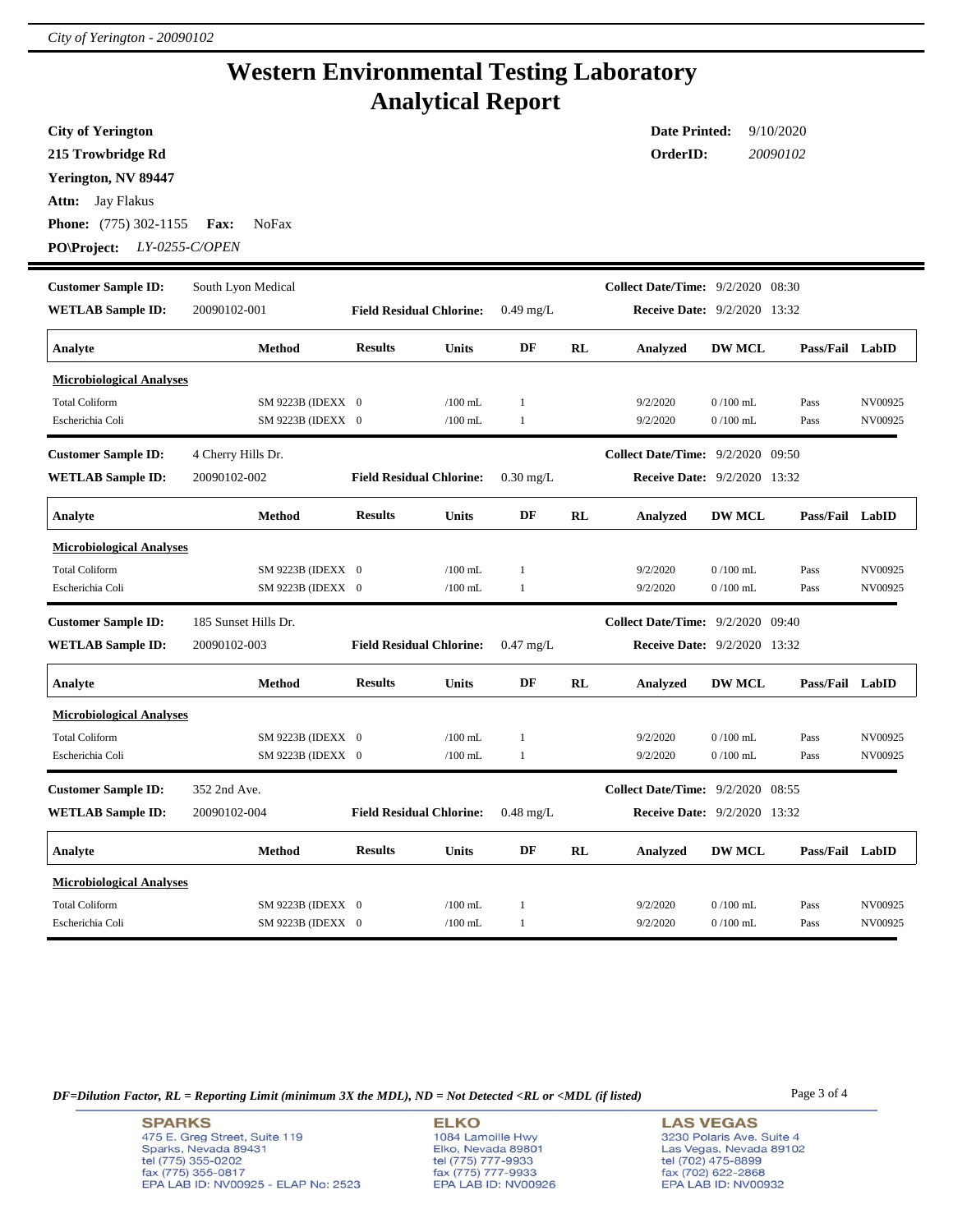# **Western Environmental Testing Laboratory QC Report**

| <b>OCBatchID</b> | <b>OCTvpe</b> | <b>Parameter</b>      | Method                 | <b>Result</b> | Actual | $%$ Rec | <b>Units</b> |
|------------------|---------------|-----------------------|------------------------|---------------|--------|---------|--------------|
| QC20090143       | Blank 1       | <b>Total Coliform</b> | <b>SM 9223B (IDEX)</b> |               |        |         | /100 mL      |
|                  |               | Escherichia Coli      | <b>SM 9223B (IDEX)</b> |               |        |         | $/100$ mL    |

*DF=Dilution Factor, RL = Reporting Limit (minimum 3X the MDL), ND = Not Detected <RL or <MDL (if listed)* Page 4 of 4

**SPARKS** 475 E. Greg Street, Suite 119 Sparks, Nevada 89431<br>tel (775) 355-0202<br>fax (775) 355-0817 EPA LAB ID: NV00925 - ELAP No: 2523

**ELKO** 1084 Lamoille Hwy Elko, Nevada 89801<br>tel (775) 777-9933<br>fax (775) 777-9933 EPA LAB ID: NV00926

**LAS VEGAS** 3230 Polaris Ave. Suite 4 Las Vegas, Nevada 89102<br>tel (702) 475-8899<br>fax (702) 622-2868<br>EPA LAB ID: NV00932